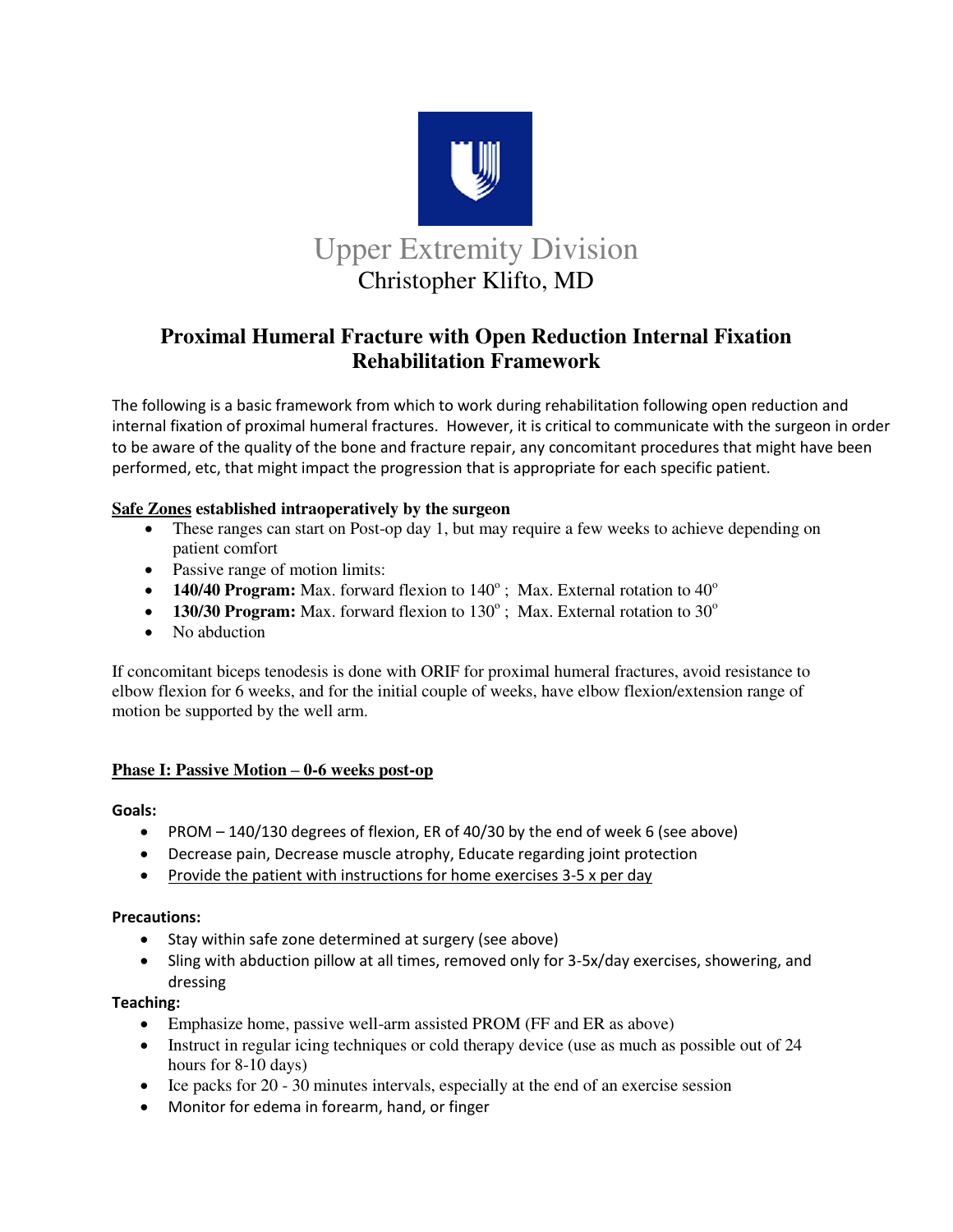## **Exercises:**

- Pendulum exercises
	- o *With the arm hanging, the patient gently swings the hand forward and backward, then side-to-side, and then clockwise and counterclockwise*
- Passive, forward flexion, in front of the plane of the scapula as pain allows per safe zone above (140/40 or 130/30): supine well arm, table slides, or table walk back motion all allowed
- Passive external rotation with the arm supported in the plane of the scapula: may be supine with cane assistance, seated and supported on arm rest with motion performed by well arm; or propped on counter top and step around
- Active scapular retraction, elevation in sitting or standing
- Active elbow, wrist, hand ROM Grasping and gripping lightweight objects

# **Phase II: Active Range of Motion (6-10 weeks post-op)**

**Goals:** 

- Full range of motion by end of week 10. After 6 week physician visit, patient and therapist can move beyond the safe zones as pain allows if radiographic evidence supports sufficient healing.
- Emphasis should on range of motion before strengthening.
- Improve strength, Decrease pain, Increase functional activities, Scapular stabilization

#### **Precautions:**

• No sling use

#### **Teaching:**

- Encourage continued stretching at home. Limited only by pain
- Ice after exercise as needed.

#### **Exercises**:

- Encourage patient to use smooth, natural movement patterns
- Continue to work on Passive ROM as in Phase I and progress beyond precautionary range limits
- Begin AROM and AAROM (using a cane), progressively, to full range of motion when passive motion is normalized – progress active motion to reclined then sitting position
- Begin internal rotation with hand slide up spine, sleeper stretch gently
- Side lying ER against gravity
- Encourage normal scapular mechanics with active motion
- Add Theraband exercises or light dumbbell weights (2lbs) for flexion, extension, external rotation after passive and active motion is restored
- Scapulothoracic strengthening (prone extension, prone T, etc.)
- Aquatic therapy, if available, can begin no earlier than 1 month post op if wound is completely healed.
	- o Week 4-6: Stay within established safe zone listed above. Passive motion only
	- $\circ$  Week 6 +: Shoulder fully submerged slow, active motions for flexion, elevation, ER/IR and horizontal abduction/adduction out to scapular plane, range of motion limited by pain only.